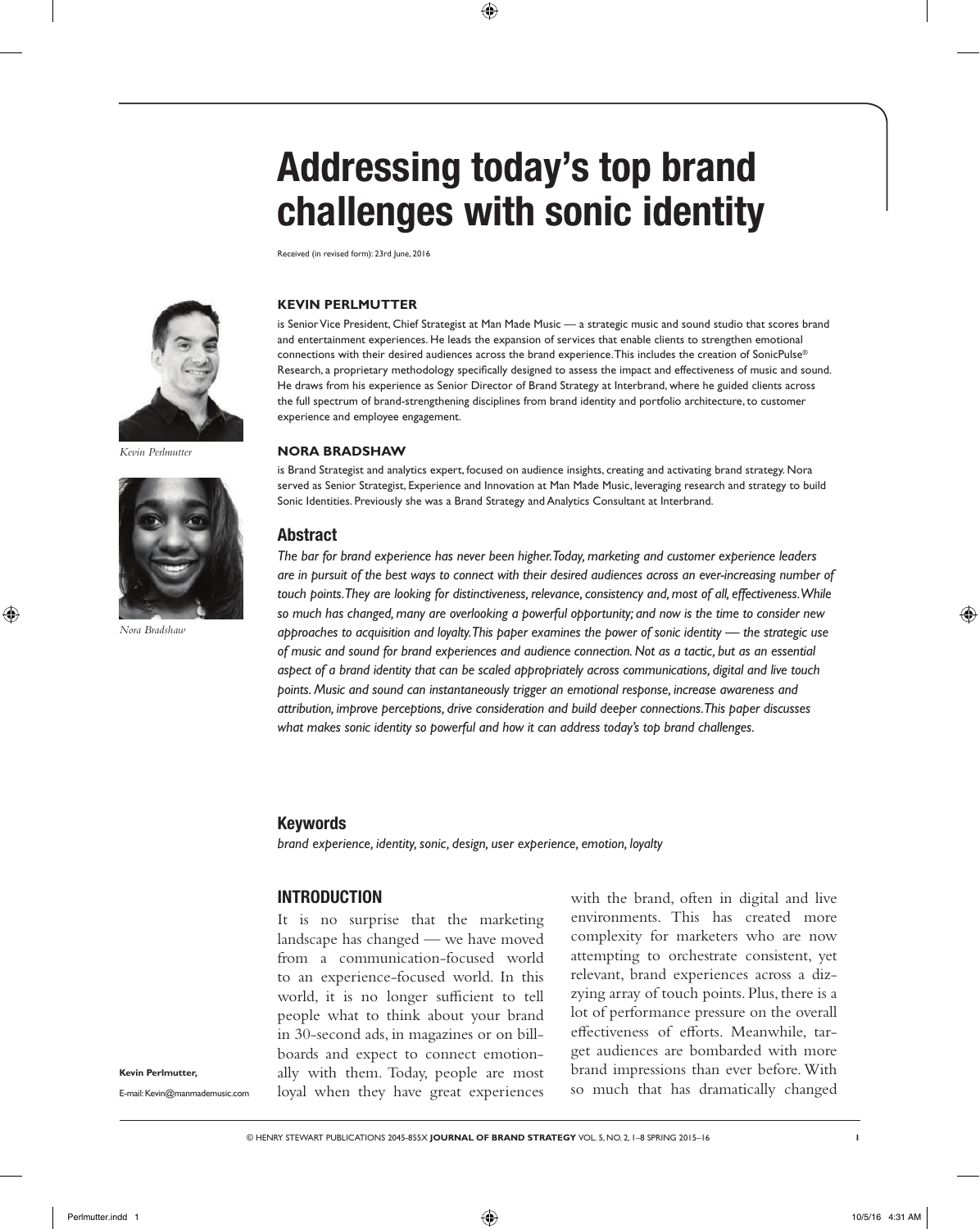for how audiences engage with brands, it is time for marketers to consider new approaches in the face of new challenges.

This paper is about the strategic use of music and sound, also known as sonic identity, providing detail on why it is more important now than it has been in the past, what makes it so powerful and how it can be used to improve critical business and brand performance metrics.

# Increasing Complexities for **BRANDS**

At the 2015 Masters of Marketing conference, Association of National Advertisers (ANA) Chairman Bob Liodice<sup>1</sup> summed up the challenge for marketers by saying that 'it's never been easier to reach consumers, and it's never been harder to connect with them'. He went on to say, '. . .marketers are no longer getting the expected results from their advertising and promotion. Old-fashioned brand-building is becoming a relic of a bygone era. . .The ability to deliver on growth will depend on how well marketers can master marketing operations and shape the customer journey experience.' Therefore, marketers must determine the most effective and efficient ways to get results that extend from communications to customer experience.

To build on this further, customer experience proficiency has increasingly become an important focus area. There is a lot of research on this topic, much of it out of Temkin Group,<sup>2</sup> that points to the fact that customer experience improvement remains a critical focus area for many companies, with over two-thirds of large companies expected to increase their spending on customer experience year over year. This is because customer experience improvement correlates to stronger revenue performance — people buy more and recommend more.

Interestingly, emotion is a primary component of customer experience success. So much so that Temkin Group<sup>3</sup> has declared 2016 'The Year of Emotion'. According to Customer Experience Transformist Bruce Temkin, 'Our research shows that emotion is the component of customer experience that has the largest impact on loyalty, but it is also the area where companies are least adept and often seemingly ignore. . .In 2016, we expect to see a major jump in the number of companies that discuss, measure, and design for emotion.'

# MUSIC AND SOUND  $=$  EMOTION

Simply stated by Leo Tolstoy, 'Music is the shorthand of emotion.'4 We don't need one of the greatest writers of all time to tell us what we already know in our gut. We know that music has the power to change our mood on demand, to dig up a long forgotten memory, to bring us back to a place and time and to propel us forward. Everyone has their own unique music taste, but one thing is the same for all: we react to music and sound, often instantaneously.

While there are many drivers of emotion in an experience — the quality of the product, the kindness of company representative, the ease of making a transaction or the overall aesthetic quality of the branded environment — the strategic use of music and sound is one way to increase the odds of a better experience.

When brands tap into the power of music and sound, experiences will be better and emotional connections will be stronger. It is a way to make audiences feel something positive that compels them to want to enjoy your brand over and over again. Sound is also a great way to tie together brand experiences across communications, live and digital touch points so that they are connected and relevant.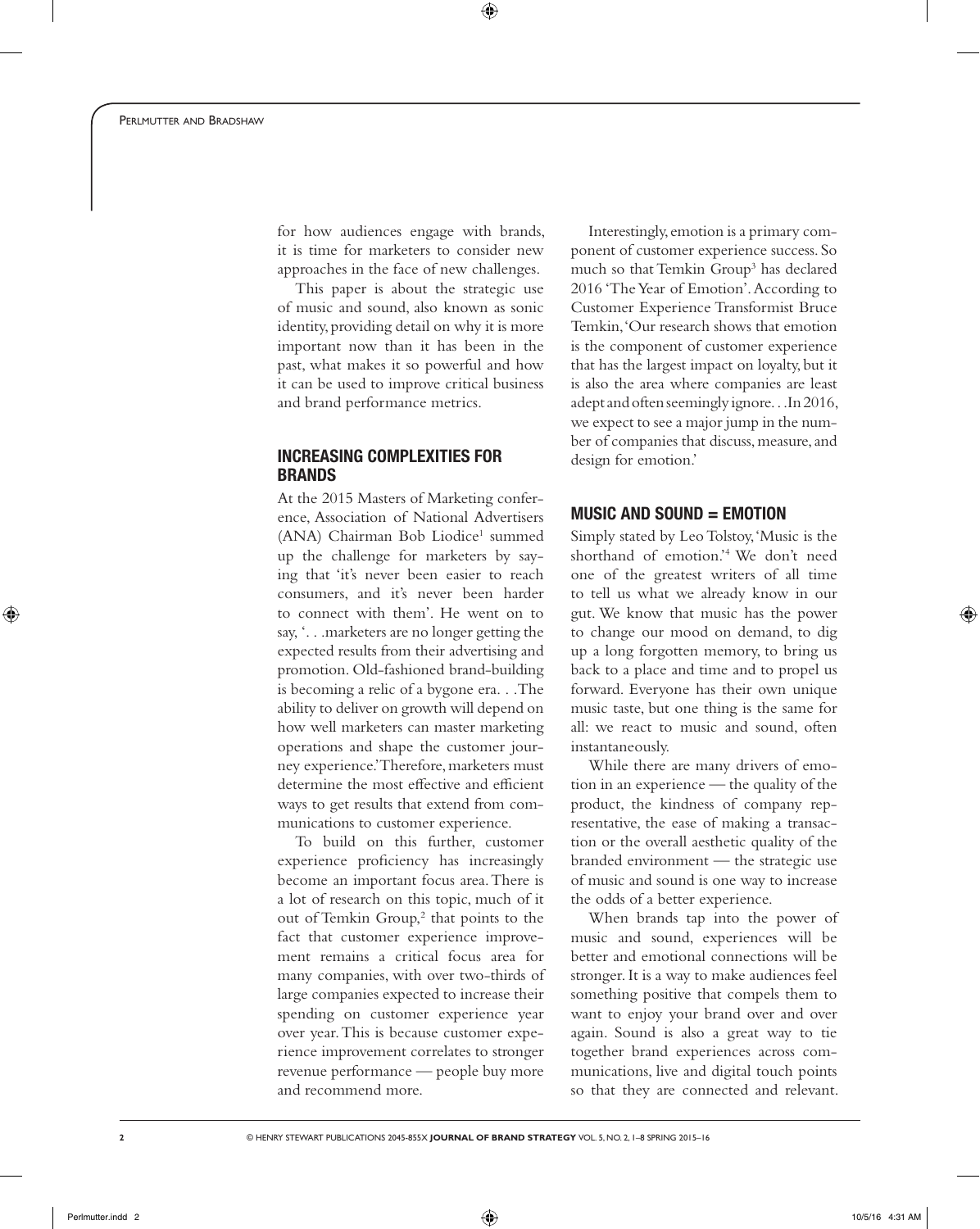Importantly, sound can be used when visual branding cannot, to build awareness through attribution and guide the journey of the experience. On the flip side, sonic trash — poor sound experiences or inappropriate music — can ruin the brand experiences and turn away your desired audience. Sonic identity is an opportunity to do a better job at consistently setting the right tone for your brand, and appealing to peoples' emotions to evoke desired feelings, behaviours and loyalty.

# The Science of Music and Sound

Before sharing details on how to improve brand experiences with a sonic identity, it is important to first share some scientific details on what makes the strategic use of music and sound so powerful.

Understanding how the brain interprets information becomes more important as we consider how technology is changing the world and people. In Kit Yarrow's Decoding the New Consumer Mind,<sup>5</sup> she describes how 'our brains have adapted to a new digital world, and we're neurologically different as a result.'. This is fundamentally causing people to think faster, multi-task better, have less tolerance for ambiguity, less patience and shorter attention spans. The lesson for brand leaders and creators is that, 'consumers increasingly rely on faster, more symbolic forms of communication'. For example, think about the reaction that you have to the swoosh sound of sent mail on an iPhone. Instantly, the sound communicates that the email was sent, and you feel a sense of completion and satisfaction.

Brain activity is described further in Daniel Kahneman's book *Thinking, Fast and*  Slow,<sup>6</sup> where he describes the two systems that drive the way people think and make decisions. We are ruled by System 1 fast, intuitive and emotional. It operates

impulsively, with little or no effort. As much as 95 per cent of decision-making happens in the subconscious System 1. System 2, on the other hand, is slower, more deliberate and more logical. This part of the brain is called into action far less often to rationally solve complex situations that require attention and concentration. Communication-focused marketing tactics often and ineffectively appeal to System 2, asking consumers to rationally consider if the narrative put forward by a brand is true. Worse, communication-focused marketing attempts to connect with System 1, but fails to do so in a meaningful way, depriving brands of an opportunity to build deep emotional connections with their audience. To emphasise the point, Kahneman, who was awarded a Nobel Prize for his work, quoted psychologist Jonathan Haidt, who said, 'The emotional tail wags the rational dog'.

There is even more scientific rationale for why sound and music are such powerful tools. It relates to the speed at which we internalise and react to sound. As outlined by Dr. Seth Horowitz in *The Universal Sense,*<sup>7</sup> music is fast and incredibly effective. It can literally bypass the rational part of the brain, and can be understood instinctively. 'In less than fifty milliseconds — still six times faster than the blink of an eye — you've already identified the sound and where it's coming from. In the actual time it takes for you to blink, sonic input gets directed through your auditory cortex to other parts of your brain that control memories and emotions.'

# The Power of a Sonic Identity

A sonic identity can help brands harness the power of music and sound to connect more effectively. Sonic identity is a brand's proprietary sonic voice that conveys the brand story, enhances emotional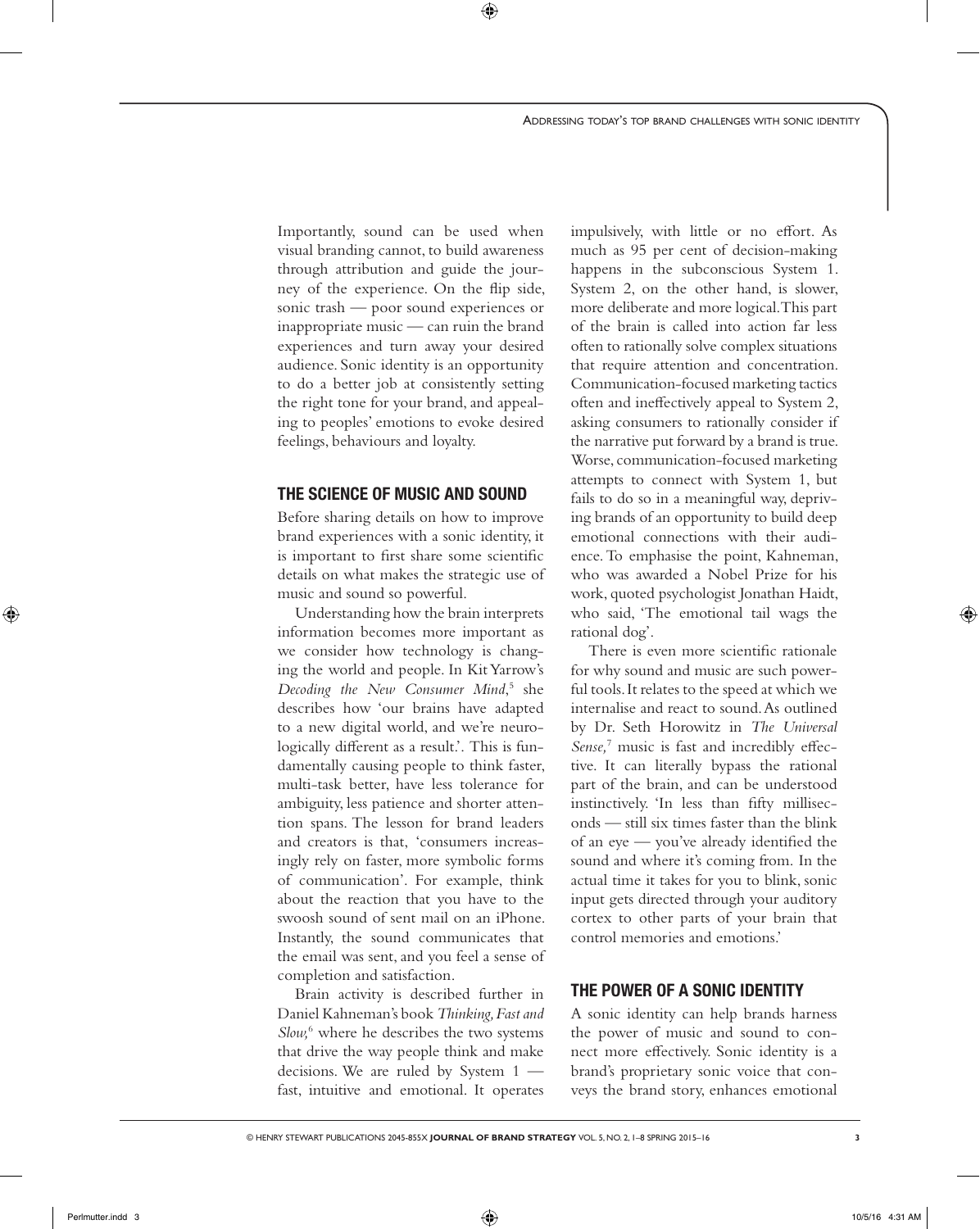connection and builds brand attribution. It seamlessly ties together touch points across communications, live and digital experiences. Like a visual identity that has brand-specific elements such as a visual brand logo, a colour palette, fonts, imagery styles and more, a sonic identity can have a variety of proprietary custom-created elements and guidelines to ensure an on-brand, consistent, yet flexible, presence. The sonic identity includes a combination of long-form and short-form music, from a brand anthem that sets the overall tone for a unique sonic system, to a sonic logo, which provides short-form brand attribution analogous to a visual logo. These elements are the bookends that can inform other brand-specific sounds such as those in a digital or mobile environment, to long-form, custom or curated music tracks that fit the brand and specific brand touch points like retail stores, call centres, brand videos or live events. Music and sound are powerful tools to help brands better engage with their audience everywhere. As brands move beyond advertising and become more experience-focused, sonic has become more important than ever to drive instant brand recognition, convey meaning and make experiences more interactive. It is fundamentally effective and efficient, and the marketing community is catching on.

According to Landor,<sup>8</sup> their No. 3 trend forecast for 2016 is 'Audio Branding Will Make Waves . . .brands will look to take advantage of consumers' inherent ability to identify sound, using audio branding to cut through the clutter, and increase consumer awareness while subtly relaying brand and product attributes to the consumer.'

According to the Harvard Business Review,<sup>9</sup> 'There's one powerful branding tool that has been generally overlooked or perhaps undervalued by most marketers:

sound. The strategic use of sound can play an important role in positively differentiating a product or service, enhancing recall, creating preference, building trust, and even increasing sales. . . cognitive studies show that relevant sounds and musical cues can truly influence people in ways marketers want.' Stated another way, a sonic identity is uniquely able to solve new challenges that marketers are facing.

# Addressing Brand Challenges

We have already discussed how the marketing landscape has changed. Communication is no longer sufficient in a world where consumers demand experiential connections with brands. In this experience-focused world, marketers still need to find a way to move the needle on essential brand metrics like awareness, consideration, favourability and loyalty. Sonic identity, done well, can efficiently and effectively improve these brand metrics while also addressing the following five important challenges:

1. **Conveying brand purpose and values** First, sonic is an effective method of conveying a brand's purpose and values. People gravitate towards brands that stand for something, ones that have a role and contribution in the world, that go beyond what they're selling and rally employees to exceed the expectations of customers. Music is not only emotive; it has the ability to communicate meaning in ways that can be quickly understood. When executed properly, a strategically designed piece of music can be an anthem and emotional engine to express a brand's purpose and values, the types of products it designs or the genre of entertainment it showcases. Music can set the tone, the pace and the energy behind what you stand for.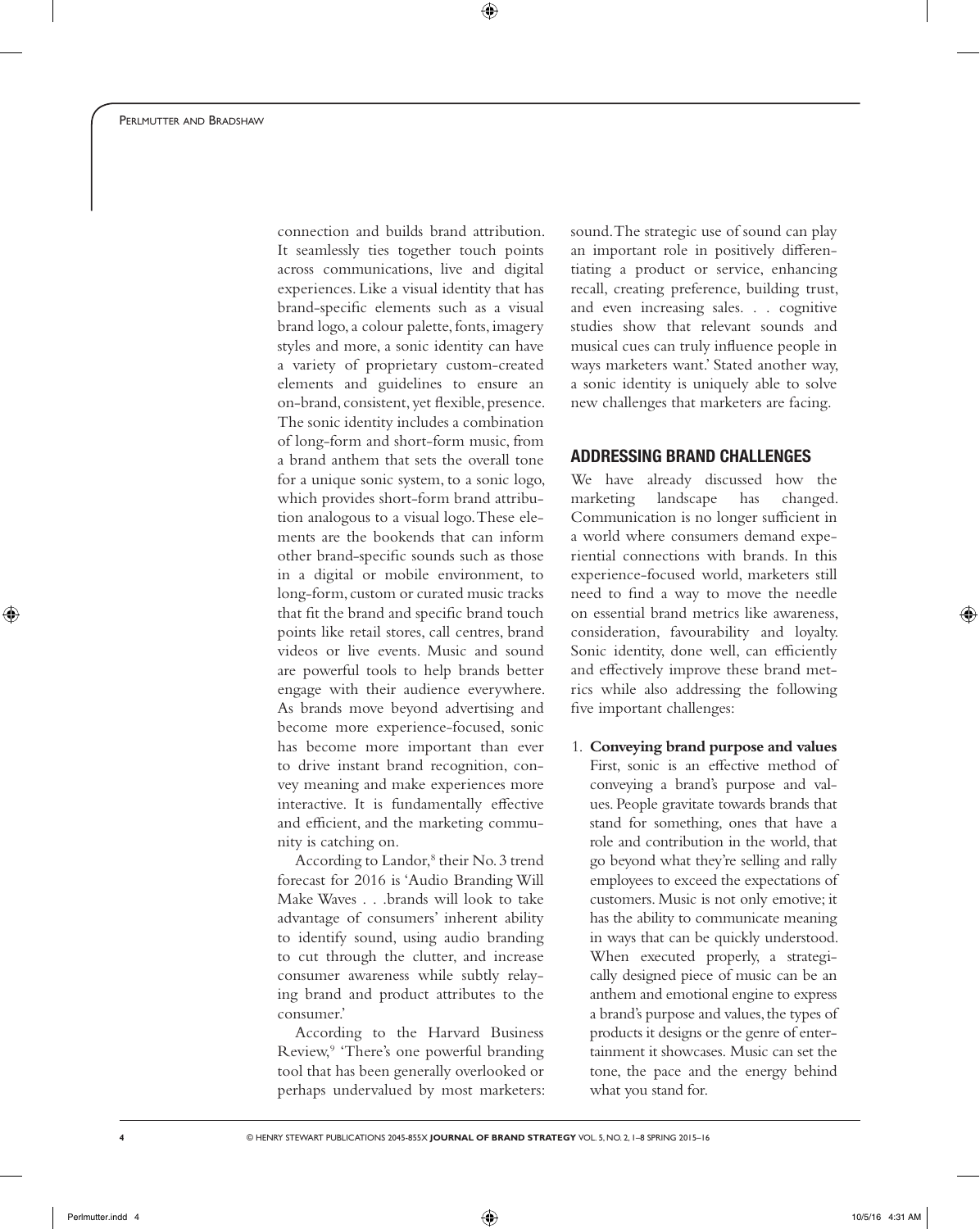In terms of brand performance, we know from Temkin Group<sup>10</sup> that companies that outpace their competitors in customer experience have 50 per cent more engaged employees than those with worse customer experience than their peers.

2. **Improving brand recall and sales** Second, a thoughtful sonic strategy can set the tone and guardrails for on-brand music creation and curation. Treating your brand's sonic identity in the same way that you treat your visual identity can lead to a much more consistent and meaningful brand experience. Not only can it provide efficiency in the creation and selection of music and sound but it can also be effective in significantly improving instantaneous brand recognition and favourability.

In terms of brand performance, according to a Leicester University<sup>11</sup> study, 'Brands with music that fit their identity are 96% more likely to be recalled than those with non-fit music or no music at all, and respondents are 24% more likely to buy a product with music that they recall, like and understand.'

3. **Connecting disparate touch points** Third, the strategic use of music and sound can score the brand experience seamlessly across all touch points. Today, brands are connecting with customers on many platforms. Consider a hotel, a pharmacy or financial institution, where a consumer can interact with a brand over the phone, through an app and in person — all within the span of a few hours. More and more, consumers expect those customer experiences to be intuitive, purposeful and cohesive. Sonic identity has the ability to consistently convey meaning and personality in both digital and live environments with welldesigned Brand Navigation Sounds® and

experience-enhancing music. Over time, a sonic identity can reach levels of attribution that are similar to a visual identity, enabling presence where a brand was once invisible. It can help brands be meaningful even when there is no room for visual or verbal storytelling.

In terms of brand performance, many research studies have shown that the right music can decrease perceived wait time when someone is on hold waiting to speak with a customer service representative. Also that use of the right music can increase linger time and sales in a retail store, and that certain genres of music will increase purchases of certain types of products.

# 4. **Enhancing experiences and engagement**

Fourth, music can be a powerful tool to heighten and enhance a brand's live experiences to better connect emotionally. Brands of all kinds are looking to connect with their audiences in experiential ways. Even brands that began online are creating brick and mortar stores, using them as an opportunity to build loyalty by connection in-person with customers. When it comes to sponsorships, it is no longer sufficient for a brand to spend millions of dollars on a sports sponsorship, for example, with just a logo on the building to show for it. These brands are now looking for new ways to be seen and add value by improving the experiences they are a part of. Music often plays a role in these kinds of experiences, whether it's a stadium sponsorship, retail store or other immersive environments. By appropriately using music that is uniquely associated with the brand or better still — weaving in elements of a recognised sonic identity, brands can increase attribution and heighten emotional engagement, as well as improve return on investment (ROI).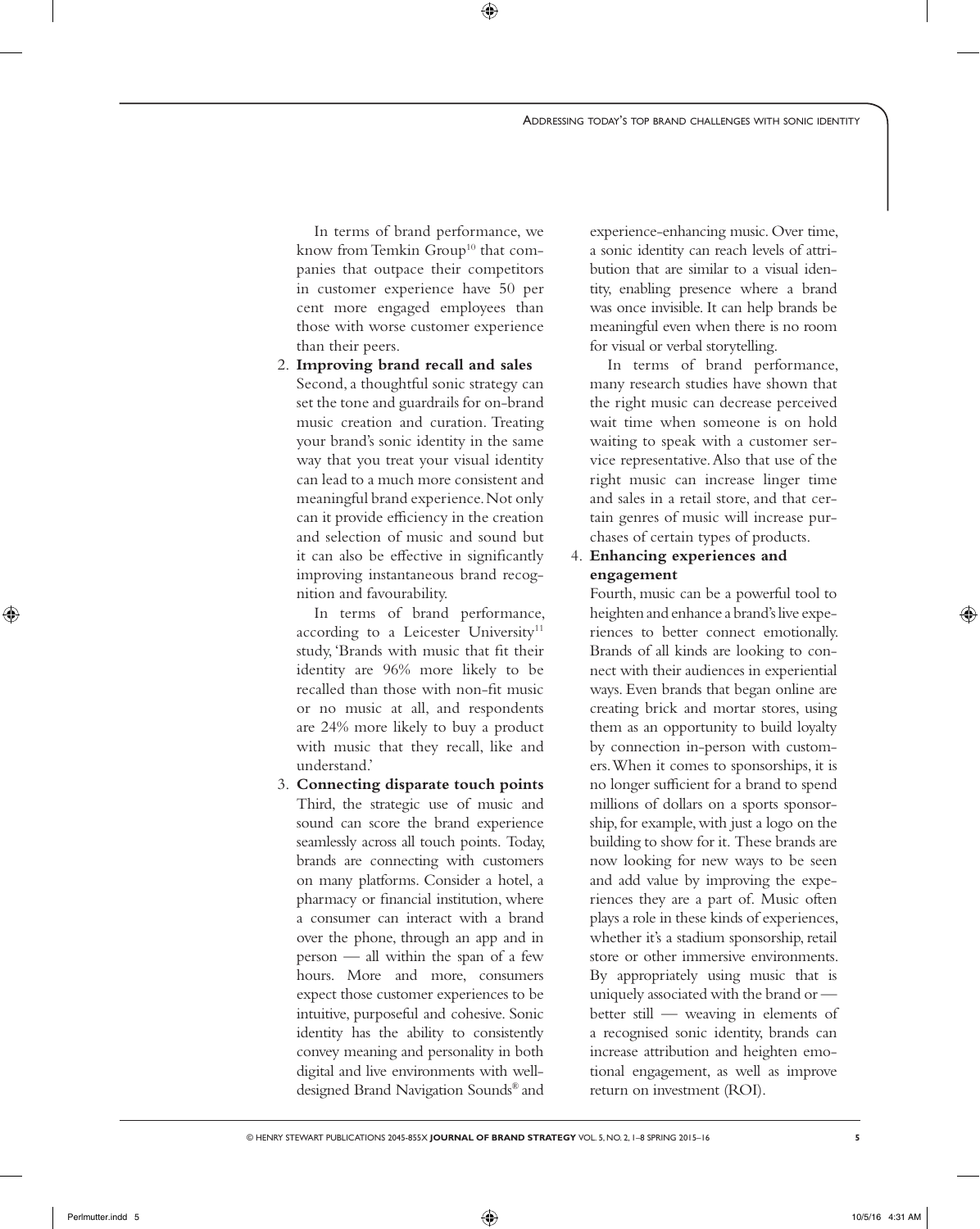From a brand performance perspective, music can enhance the overall emotion within an experience; and according to Temkin Group,<sup>12</sup> 'Compared with customers who have negative emotional experiences, those with positive emotional experiences are more than 6 times as likely to buy more, more than 12 times as likely to recommend the company, and more than 5 times as likely to forgive the company for a mistake.'

#### 5. **Humanising Digital**

Fifth, sonic can humanise digital touch points, making them more intuitive and appealing to consumers. Digital has become the way many brands communicate with customers. For all of its usefulness and efficiency, digital has the challenge of being devoid of personality and ultimately leads to an undifferentiated and seemingly uncaring experience. The strategic use of Brand Navigation Sounds® can dramatically improve a digital interaction by placing a brand's unique identity and personality front-and-centre to provide clear navigation with proprietary sounds that are simultaneously functional and emotional.

From a brand performance perspective, sound can make digital interactions not only more efficient but also more enjoyable. 'Reaction time to sound is faster than all other senses — 22% faster than sight (146 versus 189 milliseconds). Sounds heighten the experience, evoke emotions and speed recognition.'13

# Examples of Successful Sonic **IDENTITY** Client example: Creating emotional

# connections

At Man Made Music, we work with a non-profit health organisation and have created a sonic identity that conveys their mission to inspire researchers and galvanise supporters while remaining sensitive to those who suffer from a degenerative illness. Through SonicPulse® Research our proprietary research methodology designed specifically to evaluate the impact and effectiveness of sound and music on emotion, brand attributes and essential brand metrics — we learned that the sonic anthem was incredibly successful in expressing essential brand attributes and 77 per cent of respondents believed it was appropriate for the organisation. Further, 48 per cent of respondents had a more favourable opinion of the organisation and 55 per cent were more interested in the organisation. We also heard verbatim feedback such as, 'I found the music to be exhilarating, upbeat and extremely optimistic. It gives the listener a feeling that this debilitating disease can be beaten,' and 'It sounds caring and compassionate. It's optimistic but also respectful-sounding for people dealing with this disease.' That is precisely the story we wanted to tell and the sentiment we were trying to evoke. Through moving score, we were able to reinforce the organisation's promise and, more importantly, build an emotional connection with audiences.

# Client example: Driving meaning and longevity

One of our longstanding Man Made Music clients is a global technology company. Over five years ago we created their now iconic sonic identity, and have been adding further dimension to it across audiences and touch points ever since. In 2015, we worked with them to evolve the identity. The challenge was to evolve the sonic identity in a way that conveyed the brand's expansion into the global markets and the entertainment space, without losing any of the existing equity and recognition. In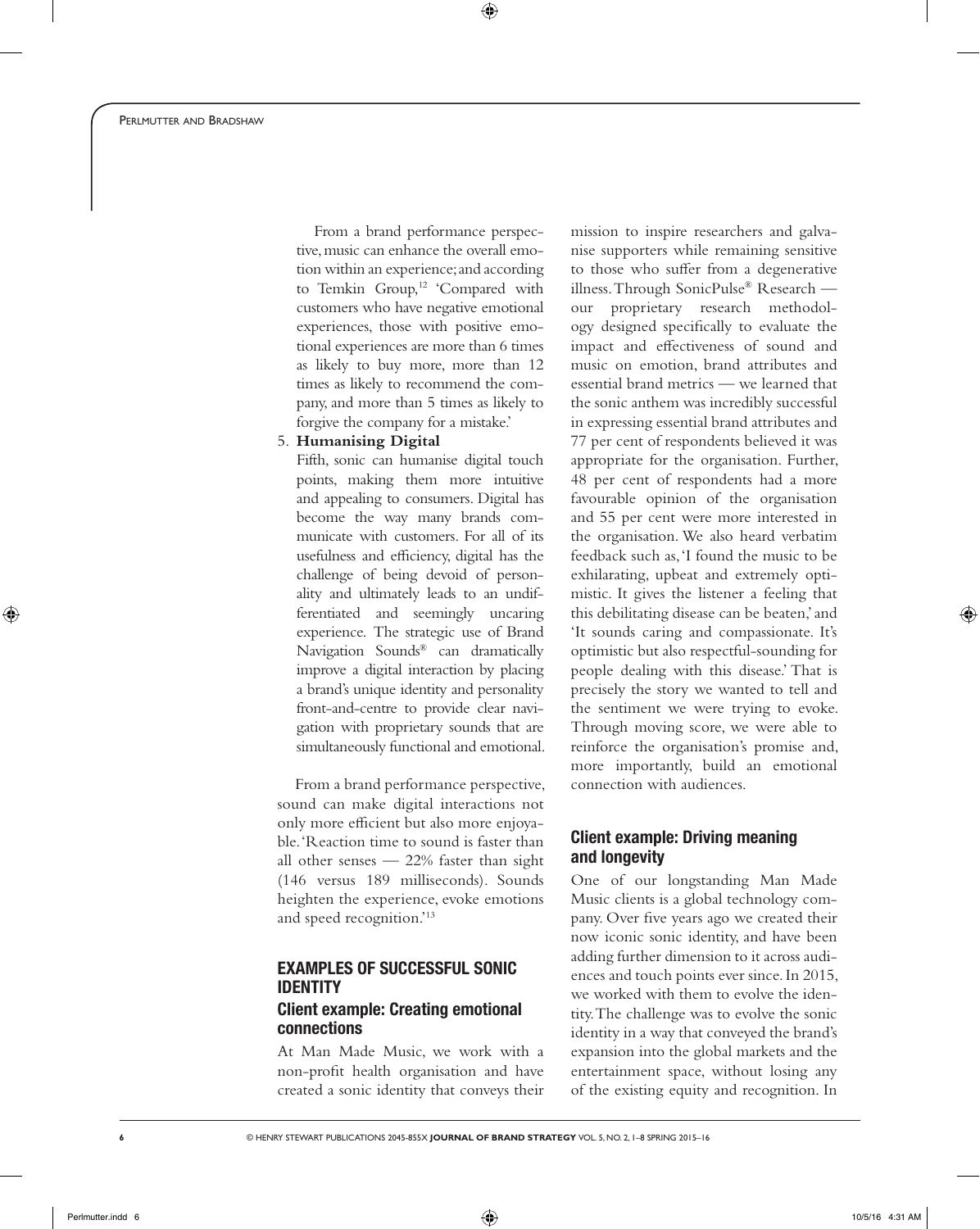other words, make it more relevant, but do not dramatically change it.

Our strategy was to bring the identity to life in a new context, rich with the energy of the entertainment industry, full of curiosity, excitement and innovation, and to broaden the sonic palette to have more of a multi-cultural appeal. The evolved identity proved powerful. SonicPulse® Research revealed that 43 per cent of respondents had a more positive impression of the brand as a result of exposure to the sonic anthem. Fifty-one per cent said they were more likely to consider the brand. From the perspective of one consumer, 'While listening, I thought that the song was probably for [our client]. It just reminded me of the music in their ads.' Beyond being unmistakably associated with the brand, research revealed that the music alone was able to clearly articulate the evolved brand positioning and attributes.

# Client example: Setting the right context

Man Made Music recently had the opportunity to work with a new and exciting sports startup in a quickly growing market. The challenge for us was to use sonic to differentiate the brand from important competitors, while also conveying their unique brand proposition in a category full of similar music. The goal was to sound like sports, but not sound like most other sports brands, to appeal to our client's young, mostly male demographic. Our client wanted the music to evoke the rush of game play, rather than the point of view of a spectator. When consumers stated through open-ended responses in SonicPulse® Research that 'If the intent is to give the player a rush or thrill, this is what the music indicates to me. It's a rush, generating excitement,' and other similar statements, we knew we had hit the mark.

# Principles of Developing a Sonic **IDENTITY**

Creating a sonic identity is an important step for brands that are serious about emotionally connecting with their audience. This is not a tactical exercise nor should a sonic identity be disposable. When done well, a sonic identity will have meaning and longevity. It will also be flexible, to guide how on-brand music and sound can be used across all audiences and touch points. Here are three things to consider when designing sound for your brand:

## 1. **Be purposeful**

Bringing sound into an experience starts with a plan. You must determine what you are trying to achieve, where will it be most useful and how should it sound to be brand-appropriate and culturally relevant. From experience audit to sonic strategy brief, there is a lot to consider so that the right sound and music shows up in the right way.

2. **Deepen meaning and emotional connection**

A well-crafted sonic identity is designed to convey information and help people feel more emotionally drawn to the experience. Like a good movie score, the sound tells half the story. It is the emotional thread that sets the scene, builds anticipation and punctuates important moments. By then selecting the most appropriate music style, instrumentation and tempo, you can simultaneously articulate the brand story and appeal to your desired audience. Without a strategic approach to the use of music and sound, a lot of the brand storytelling and emotion-driving opportunity is lost.

3. **Take out sonic trash**

The goal is not to flood the experience with sound. In fact, sound will have more impact when it is sparse.